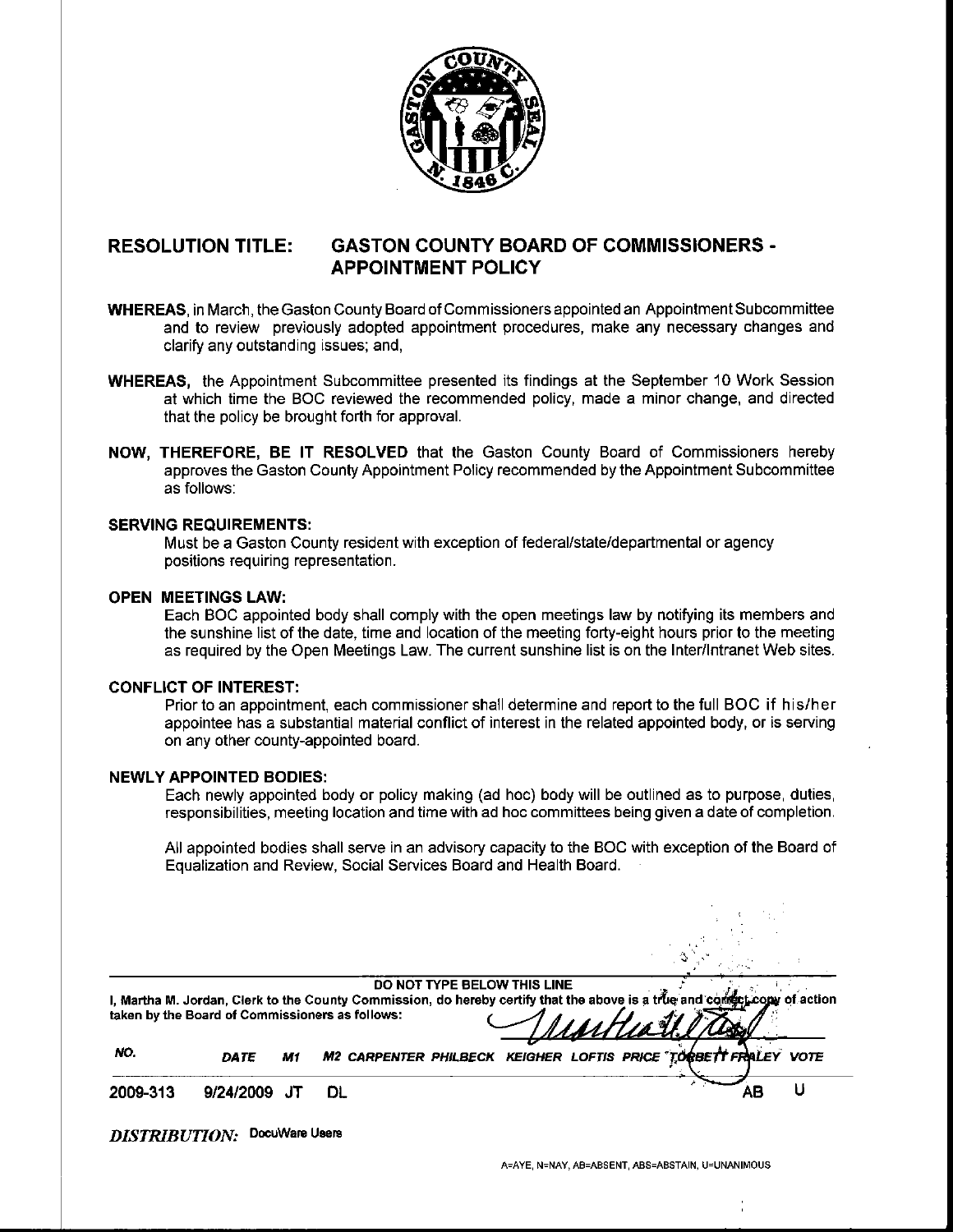## GASTON COUNTY BOARD OF COMMISSIONERS - APPOINTMENT POLICY Page 2

#### BY-LAWS:

BOC appointed bodies shall submit their by-laws, including changes set forth herewith, for approval on the BOC Consent Agenda with the BOC Chairman serving as Board Action sponsor.

#### APPOINTMENT APPLICATIONS:

Applications shall be received prior to appointment and forwarded to all Commissioners by the BOC Clerk.

#### ATTENDANCE REQUIREMENTS:

With the exception of medical reasons, any member of a BOC appointed body may be removed from office if he/she:

Is absent from three (3) consecutive advisory board meetings,

Has less than a 60% annual attendance record at advisory board meetings.

## ATTENDANCE REPORTS:

Each BOC appointed body shall submit a monthly cumulative attendance report for the calendar year to the BOC Clerk within one ( 1) week of each meeting or related subcommittee meeting.

## ADVISORY BOARD REPORTS:

Appointed bodies shall submit written reports to the BOC/Clerk from January through March outlining the next years course of work. BOC/ Clerk shall forward these reports to the Assistant County Manager for budget consideration. BOC may schedule Work Session presentations if needed.

In cases where the BOC appoints several members to a larger appointed body but not the entire membership, the BOC will be forwarded the committee's annual report.

#### CHAIRPERSON/OFFICER CHANGES:

To be reported to the BOC Clerk for appointment book changes.

## CHANGES IN APPOINTMENT BY OTHER APPOINTING AGENCIES/AUTHORITIES:

To be reported to the BOC Clerk for appointment book changes.

## COUNTY EMPLOYEES SERVING IN NON-SPECIFIED STAFF POSITIONS:

No county employee is to serve on a BOC appointed body unless that body requires specified staff representation. County employees shall serve in an ex officio/advisory/non- voting capacity on any advisory board to which they have been appointed.

County employees currently serving in non-specified staff positions will not be reappointed at the end of their current term of office.

#### BOARDS/COMMITTEES WITH MEMBERS SERVING UNLIMITED TERMS:

Those serving in unlimited term slots shall be placed on staggered terms serving a maximum of two three year terms (six years total) and then taking a one year sabbatical prior to any reappointment.

County employees in specified positions are exempt from staggered terms.

#### TERM EXPIRATIONS:

BOC or Clerk (as requested) will contact each appointee as his/her term expires.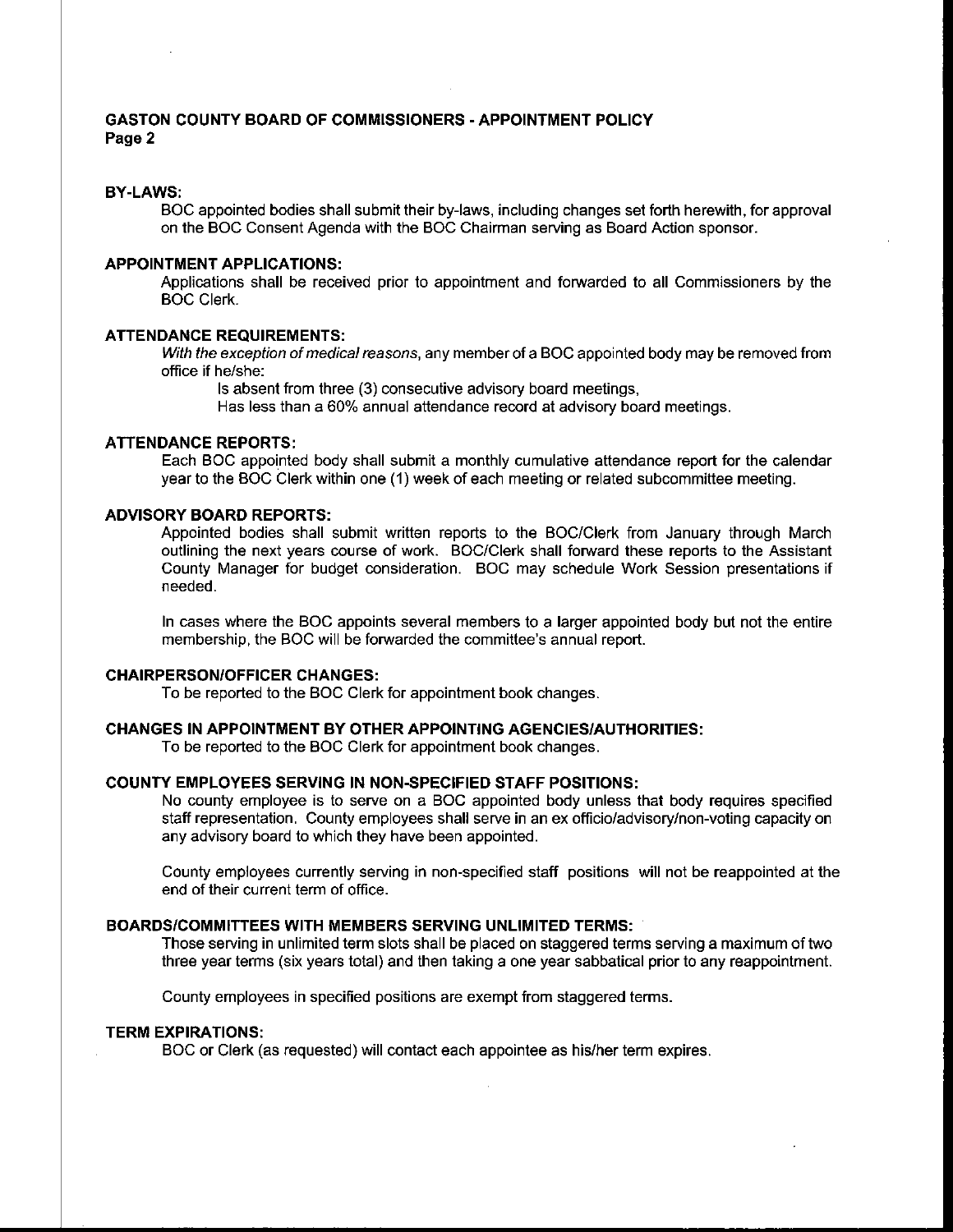## GASTON COUNTY BOARD OF COMMISSIONERS - APPOINTMENT POLICY Page 3

## SERVING ON MORE THAN ONE BOARD

Citizens shall not be limited as to the number of appointed boards on which they can serve.

## RECOGNITION OF VOLUNTEERS:

Commissioners shall recognize volunteers upon resignation by announcing names on Channel 16 and mailing certificates of completion as prepared by the Clerks office.

## NO BOC APPOINTED BODY SHALL CARRY THE NAME " COMMISSION" UNLESS SPECIFIED BY NORTH CAROLINA GENERAL STATUTES. NAME CHANGES ARE AS FOLLOWS:

- Parks & Recreation Commission to Parks & Recreation Advisory Board
- Commission on the Family to Family Advisory Board
- Environmental Review Board to Environmental Review Advisory Board  $\bullet$
- Fire Commission to Fire Advisory Board
- Housing Appeal Board to Housing Appeal Advisory Board
- Quality of Natural Resources Commission to Quality of Natural Resources Committee
- Women's Commission to Women's Advisory Board
- Personnel Commission to Personnel Advisory Board

Commissions established by NCGS will remain unchanged, example Economic Development Commission, Historic Preservation Commission.

BE IT FURTHER RESOLVED that this resolution rescinds all previously adopted policies pertaining to the appointment process.